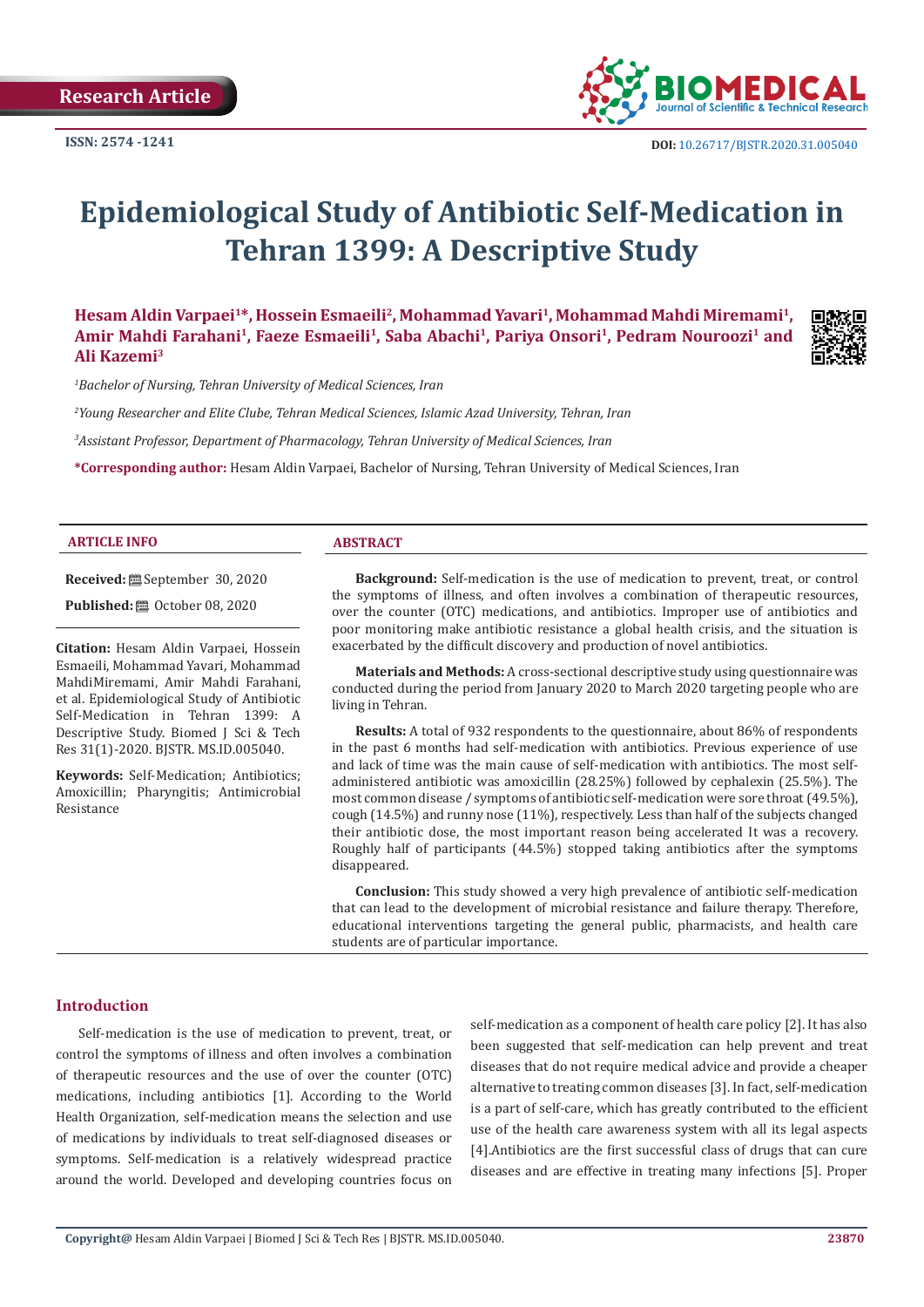use of antibiotics (correct medication, correct dosage, and course of treatment) can prevent Create an infection, treat, and prevent the infection from spreading. Antibiotic resistance is the ability of a pathogenic microbe to develop resistance to the effects of an antimicrobial (antibiotic) [6].

Antibiotic abuse and poor monitoring have turned antimicrobial resistance (AMR) into a global health crisis, and the situation is exacerbated by the difficult discovery and production of novel antibiotics [7].In recent years, various studies on antibiotic selfmedication have been conducted in different parts of the world to identify the prevalence, risks and factors associated with antibiotic abuse [8-11]. The World Health Organization announces the sale of drugs without Prescription is challenging in most countries [12], however, according to a 2017 study, it is estimated that more than 50% of antibiotics are purchased without a prescription and are used without a prescription in most parts of the world [13]". Various studies state that the incorrect use of antibiotics among individuals is due to lack of awareness about the authority use of antibiotics or insufficient information [14-16]. However, one study states that despite sufficient knowledge about the side effects of self-medication with antibiotic, self-medication with these drugs is common [17]. In this regard, most studies of education and community awareness are considered important and necessary in the prevention of self-medication with antibiotics [14,18].

Although the World Health Organization has declared antibiotics as prescription-only drugs, research shows that factors related to the socio-cultural, behavioral, economic, and health systems play an effective role in self-medication with antibiotics in low-income countries [19-21].Most studies have shown that selfmedication and prescription by a non-physician may be due to the high cost of antibiotics, the high cost of medical consultation, and other economic factors [22,23]. Of course, even in rich countries where most medicines are free and doctors' consultations are free, self-medication with antibiotic is prevalent [18].Therefore, considering the importance of self-medication in human health and the consequences of self-medication with antibiotics (such as antibiotic resistance), the aim of this study was to investigate the prevalence and causes of self-medication with antibiotics in Tehran in 1399. Also, quality (including duration of treatment, Discontinuation, and dose adjustment of self-medication with antibiotics) are also considered.

### **Materials and Methods**

The present study was a cross-sectional descriptive study that was conducted in the spring of 1399 (April to July 2020) on community members (including students, ordinary people, businesses, passers-by, and patients in Tehran). It was done with ethical considerations. After designing the questionnaire, ordinary people in the community entered the study with the condition of consent to participate in the project. All questionnaires

were anonymous. Participants were assured of confidentiality. Questionnaires were filled out by researchers in each section. Data collection tool in this study was the use of a written questionnaire that information was completed using two methods of selffulfillment for literate participants and interviews for illiterate people. The questionnaire included questions in the form of two axes of personal information and self-medication habits with antibiotics and its causes. Each questionnaire was numbered, and coded information was extracted.

SPSS 23 software was used for statistical analysis. Data significance level was considered 5% (P-Value <0.05). Descriptive statistics analysis was performed, and the prevalence of selfmedication with antibiotics was calculated. The same descriptive analysis was used to calculate the frequency of causes of selfmedication with antibiotics and drug classes usage.

# **Results**

In this study, 932 people in the community were studied, of which 764 (82%) were self-employed and 168 (18%) were other people (companion or parents) who answered the questionnaire. The mean age of the participants in this study was  $62 \pm 39$ . Out of the total population, 800 (86%) had self-medication with antibiotics during the last 6 months. Self-reported diseases are listed in the (Table 1). Sore throat (pharyngitis) was the most important cause of antibiotic self-medication. Cough (with or without sputum) and runny nose were two relatively common causes of antibiotic selfmedication. Genital infections (such as vaginitis), diarrhea, and urinary incontinence are less common causes of self-medication with antibiotics.Several antibiotics have been used for selfmedication. Amoxicillin 226 cases, cephalexin 204 cases, cefixime 155 cases, azithromycin 126 cases, erythromycin 40 cases, ampicillin 30 cases were the most used antibiotics. The following were used by 19 cases: ceftriaxone (ampoule) 8 cases, cefazolin (ampoule) 6 cases, penicillin G 4 cases and clindamycin (ampoule) was 1 case.Participants were asked to change the dose of antibiotics used during self-medication.

| Gender                                  | <b>Frequency (percentage)</b> |  |  |  |
|-----------------------------------------|-------------------------------|--|--|--|
| Male                                    | 410 (44%)                     |  |  |  |
| Female                                  | 522 (56%)                     |  |  |  |
| <b>Education</b>                        |                               |  |  |  |
| High school and less                    | 438(47%)                      |  |  |  |
| College education                       | 494(53%)                      |  |  |  |
| <b>Income level</b>                     |                               |  |  |  |
| Less than 3 million tomans per<br>month | 380(41%)                      |  |  |  |
| More than 3 million tomans per<br>month | 494(53%)                      |  |  |  |
| Without Income                          | 58(6%)                        |  |  |  |

**Table 1:** Demographic information of the participants.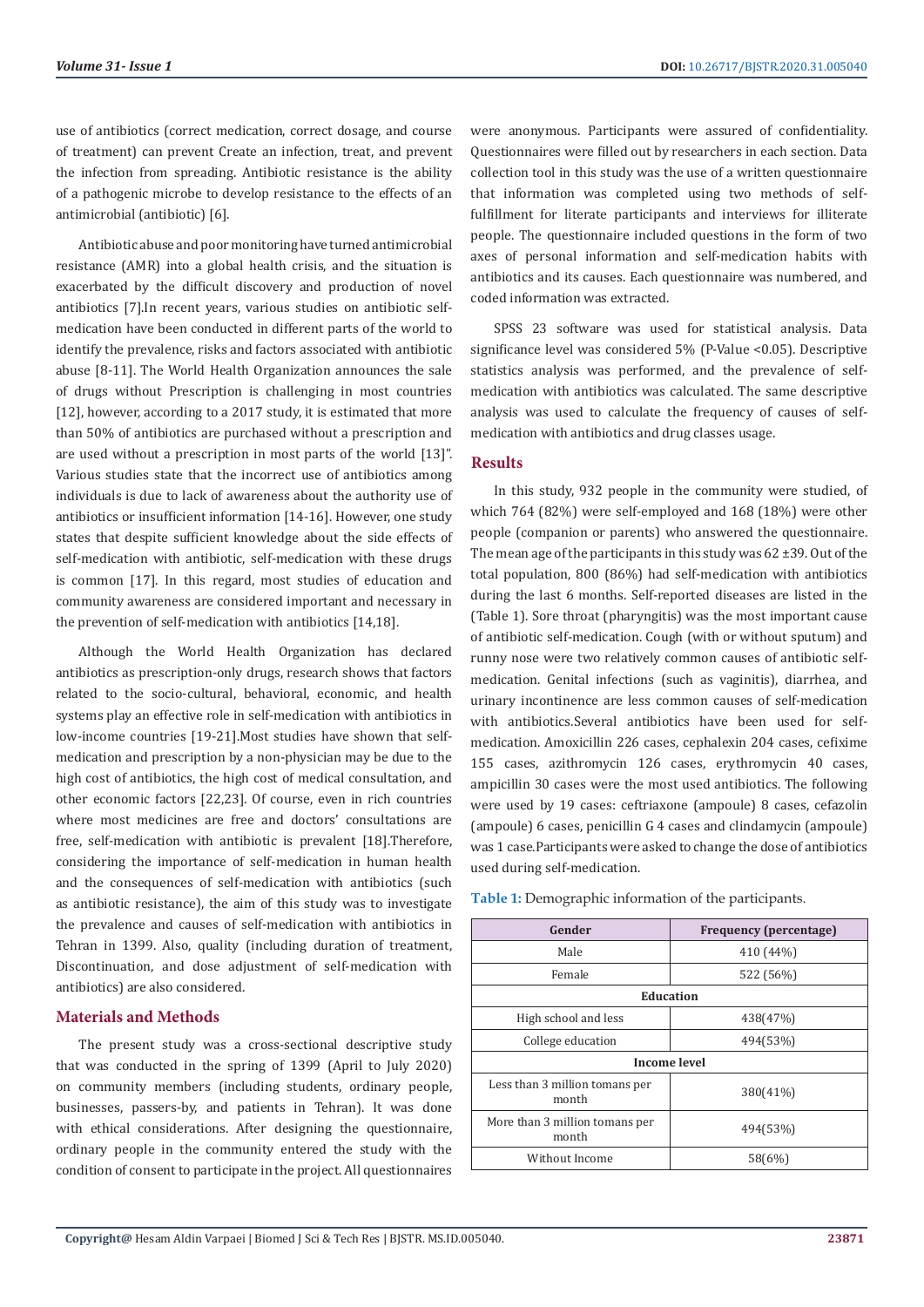| <b>Self-medication with Antibiotics</b> |          |  |
|-----------------------------------------|----------|--|
| Yes                                     | 376(47%) |  |
| NΩ                                      | 424(53%) |  |

(43.25%) said they did, and 354 (44.25%) said they did not change their dose.100 cases (12.5%) also stated that they did not know about this. Participants were then asked why the dose of the drug was changed. The results are shown in (Tables 2-4).The most common reason for increasing or decreasing the dose of the drug was to accelerate the recovery process. Also, reducing the side effects of the drug such as diarrhea, nausea and heartburn and insufficient medication were the second and third reasons for changing the dose of the drug.Participants were asked when to discontinue antibiotic self-medication.357 patients (44.5%) after the disappearing of symptoms, 258 patients (32.5%) after drug running out,100 patients (12.5%) after completing the treatment period and 85 patients (10.5%) discontinued antibiotics after a few days, regardless of the outcome. Respondents were then asked "after completing the treatment period" what source they learned about the treatment period. 38 people experienced previous doctor visits, 37 people with medication information (catalog or brochure), 17 people consulted a pharmacist, and 8 other family members experienced antibiotic treatment.

**Table 2:** Frequency distribution, by different causes of selfmedication with antibiotic.

| <b>Causes</b>                            | Frequency | Percentage |
|------------------------------------------|-----------|------------|
| Previous use experience                  | 161       | 20.125     |
| Save time (lack of time)                 | 151       | 18,875     |
| Advice from family members               | 117       | 14,625     |
| Other reasons                            | 90        | 11.25      |
| High price of doctors' visits            | 88        | 11         |
| Crowded medical centers                  | 85        | 10,625     |
| Lack of trust in doctors                 | 58        | 7.25       |
| Remote distance from doctor<br>or clinic | 30        | 3.75       |
| Pharmacist recommendation                | 20        | 2.5        |
| Total                                    | 800       | 100%       |

**Table 3:** Frequency distribution of disease which self-medicated with antibiotics.

| Disease/symptom           | Frequency(percentage) |  |
|---------------------------|-----------------------|--|
| Sore throat (pharyngitis) | 396(49.5%)            |  |
| Cough                     | 115(14.5%)            |  |
| runny nose                | 82(11%)               |  |
| Fever                     | 62(8%)                |  |
| Tooth infection           | 49(6%)                |  |
| nausea and vomiting       | 34(4%)                |  |
| eve infection             | 20(2.5%)              |  |
| Genital infection         | 19(2%)                |  |
| Diarrhea                  | $13(1.5\%)$           |  |

| Urinary tract infection (urinary<br>incontinence) | 10(1%)    |
|---------------------------------------------------|-----------|
| Total                                             | 800(100%) |

**Table 4:** Frequency distribution of antibiotic dose changing

| Cause of dose changing                 | <b>Frequency (percentage)</b> |
|----------------------------------------|-------------------------------|
| Accelerate the recovery of the disease | 197(57%)                      |
| Reduce the side effects of the drug    | 57(16.5%)                     |
| Insufficient medication                | 52(15%)                       |
| Exacerbation of symptoms or disease    | 40(11.5%)                     |
| Total                                  | 346(100%)                     |

### **Discussion**

The prevalence of antibiotic self-medication in different countries and regions varies from 31% to 47.6% [9,15-17]. In the present study, the prevalence of self-medication with antibiotics in the last 6 months was about 86%, which is significant. It seems that the difference in the prevalence rate of self-medication may be due to differences in the demographic characteristics of the study samples, research methods, data collection tools, and the definition of antibiotic self-medication. Antibiotic self-medication is a complex phenomenon among individuals that is driven by a wide range of determinants [24].Several reasons for self-medication have been identified in various studies. The most common reason for self-medication is mild illness, followed by the cost of a doctor's visit, previous experience of use, long waiting time to see a doctor, and lack of time and health insurance [25]. In our study, the three main reasons for self-medication with antibiotics were previous experience with specific antibiotics (20.125%) followed by lack of time (18.875%) and family members' recommendations (14.625%). The results of a similar study confirm these reasons [9].A study in Saudi Arabia shows that penicillins and macrolides are the most widely used antibiotics [26], relatively similar results in our study showed that penicillins, macrolides and cephalosporins were the most commonly used antibiotics.

Amoxicillin and cephalexin are the two most commonly used antibiotics in this study. Amoxicillin is the most widely used antibiotic for self-medication in many countries [9,18,22,27]. Amoxicillin and potassium amoxicillin / clavulanate are considered as effective and safe first-line antibiotics for upper respiratory tract infections such as pharyngitis and otitis media [28,29]. It seems that high use of amoxicillin may be limited due to its low cost, easy availability, and limited side effects [30]. Amoxicillin and macrolides are also the most common antibiotics prescribed and patients tend to use these prescriptions as a reference for similar diseases in the future [31,32]. Also, since the most common disease treated with antibiotics was sore throat or pharyngitis, and amoxicillin is a good treatment for pharyngitis, amoxicillin had the highest rate of selfmedication. Although many cases of sore throat or pharyngitis are related to viral infections and need not to be treated with antibiotics, this study is limited to confirming the bacterial infection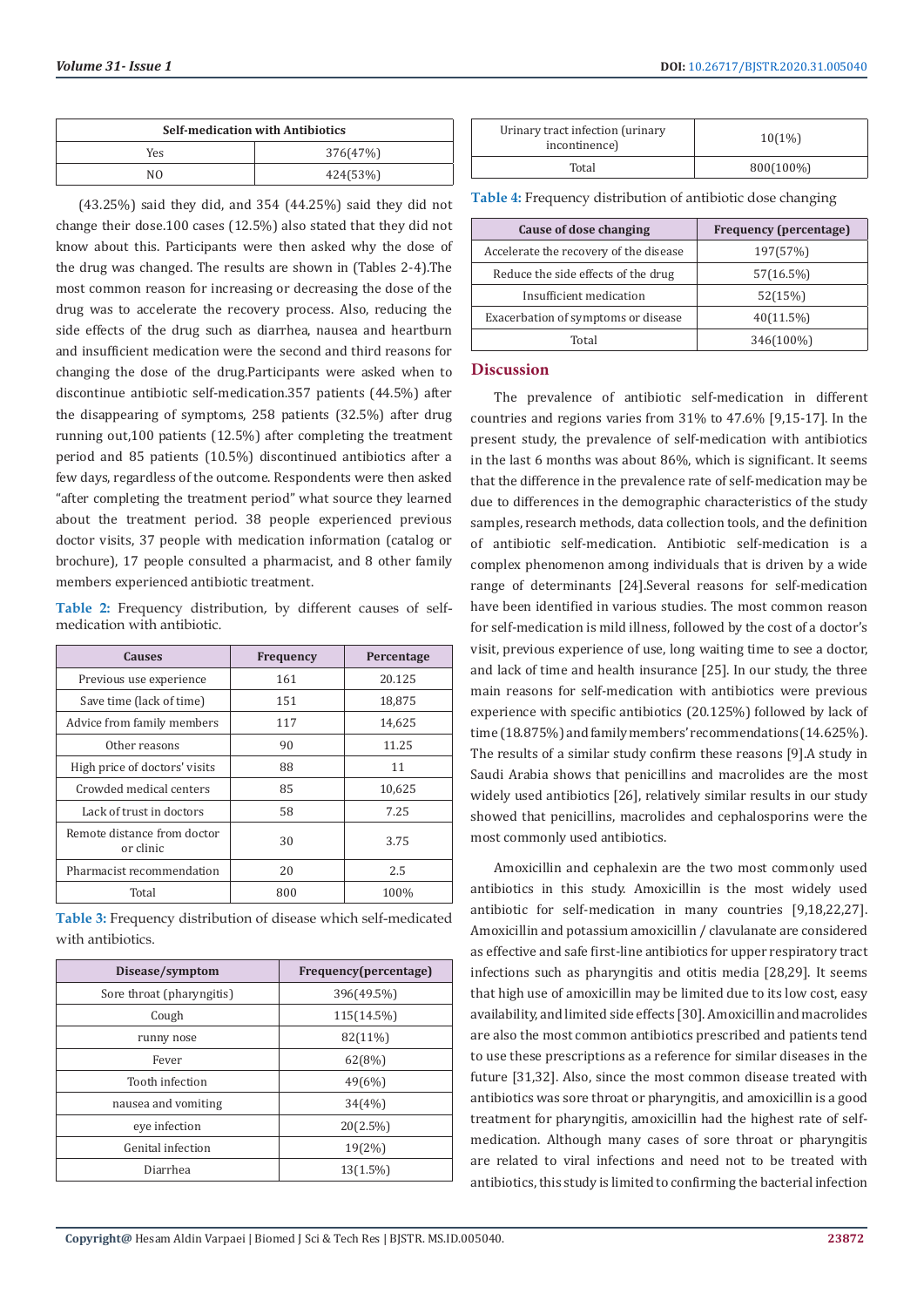of self-treated pharyngitis.In this study, antibiotics were commonly used for sore throats, cold symptoms such as cough, rhinorrhea, and fever.This is consistent with other studies, and several studies confirm that the most reported cases of antibiotic self-medication included sore throat, cold, cough with sputum, flu-like symptoms, pain, fever, and runny nose [22,33,34].

The four main sources of information about self-medication with antibiotics reported by the participants of this study: previous experience (23%), medication prescription (catalog or medicine box) (21%), consultation with a physician (19.5%), search On the Internet (10%), however, a study by health care professionals identified the most important source of antibiotic information [15].A serious finding in the present study was the change in the dose of antibiotics used. Less than half of the subjects changed their dose of antibiotics during the course of self-medication with antibiotics. This is consistent with a similar study [35]. The most important reason for changing the dose of the drug was to accelerate the recovery process. Patients appear to be seeking antibiotics for symptomatic treatment and expect symptoms to improve with decreasing or increasing the dose of the drug. Less than half of the population stopped taking antibiotics after their symptoms disappeared. Only one-third of patients stopped taking antibiotics after taking the drug (which does not necessarily mean ending the course of treatment). More than 10 percent of the population stopped taking antibiotics after completing the treatment period, often learning about a previous doctor's visit and the instructions in the medication brochure about the treatment period.

The results of a study show that people often inform the pharmacist and doctor about the course of antibiotic treatment [35].There are several limitations to this study. The cross-sectional study design limited our preference for causal inference between self-medication with antibiotics and related factors. Although self-reported data may contain a reminder bias, our findings were almost consistent with most other studies. Antibiotic selfmedication may vary from population to population, such as medical students. Given that only one province was surveyed, these results cannot be generalized to the whole country. Selection bias was also established by setting a 6-month limit for antibiotic selfmedication.

# **Conclusion**

This study showed a very high prevalence of antibiotic selfmedication, which can lead to the development of microbial resistance, antibiotic resistance, and treatment failure. This study also shows that amoxicillin, cephalexin and cefixime were the most commonly used antibiotics for self-medication. Previous experience and lack of time were the most important reasons for selfmedication with antibiotics. Sore throat and cold symptoms (such as cough, runny nose, and fever) were the most important symptoms for self-medication. A relatively large proportion of people changed their antibiotic dose, which was the most important reason for accelerating the recovery of the disease.Educational interventions targeting the general public, pharmacists, and health care students are of particular importance. It was considered a powerful tool to increase the rational use of antibiotics in the community and improve patients' behavior regarding the use of antibiotics. Physicians and pharmacists should be encouraged through national health programs to provide more information about the proper use of antibiotics and their importance to individuals or patients when prescribing or distributing these drugs.

### **Patents**

This section is not mandatory but may be added if there are patents resulting from the work reported in this manuscript.

**Supplementary Materials:** The following are available online at www.mdpi.com/xxx/s1, Figure S1: title, Table S1: title, Video S1: title.

**Author Contributions:** For research articles with several authors, a short paragraph specifying their individual contributions must be provided. The following statements should be used "Conceptualization, HesamAldinVarpaei; methodology, HesamAldinVarpaei; software, HesamAldinVarpaei; validation, HesamAldinVarpaei and Ali Kazemi; formal analysis, HesamAldinVarpaei; investigation, HesamAldinVarpaei and HoseinEsmaeili and Mohammad Yavari and Mohammad mahdiMirememi and Amir Mahdi Farahani and FaezeEsmaeili and Saba Abachi and PariyaOnsory and PedramNouroozi; resources HesamAldinVarpaei and HoseinEsmaeili and Mohammad Yavari and Mohammad mahdiMirememi and Amir Mahdi Farahani and FaezeEsmaeili and Saba Abachi and PariyaOnsory and PedramNouroozi; data curation, Ali Kazemi; writing—original draft preparation, HesamAldinVarpaei.; writing—review and editing, FaezeEsmaeili and Saba Abachi and PariyaOnsory and PedramNouroozi; supervision, Ali Kazemi; project administration, Ali Kazemi.; All authors have read and agreed to the published version of the manuscript.", please turn to the CRediT taxonomy for the term explanation. Authorship must be limited to those who have contributed substantially to the work reported.

# **Funding**

The study was not financially supported.

# **Acknowledgment**

The authors are thankful to all the respondents for their voluntary participation in research.

#### **References**

- 1. [Rodrigues Carla F \(2020\) Self-medication with antibiotics in Maputo,](https://www.nature.com/articles/s41599-019-0385-8) [Mozambique: Practices, rationales and relationships. Palgrave](https://www.nature.com/articles/s41599-019-0385-8) [Communications 6\(1\): 1-12.](https://www.nature.com/articles/s41599-019-0385-8)
- 2. [Ayalew Mohammed Biset \(2017\) Self-medication practice in Ethiopia: A](https://pubmed.ncbi.nlm.nih.gov/28280312/) [systematic review. Patient preference and adherence 11: 401-413.](https://pubmed.ncbi.nlm.nih.gov/28280312/)
- 3. [Eticha Tadele, Kalkidan Mesfin \(2014\) Self-medication practices in](https://www.ncbi.nlm.nih.gov/pmc/articles/PMC4018272/) [Mekelle, Ethiopia. PloS one 9\(5\): e97464.](https://www.ncbi.nlm.nih.gov/pmc/articles/PMC4018272/)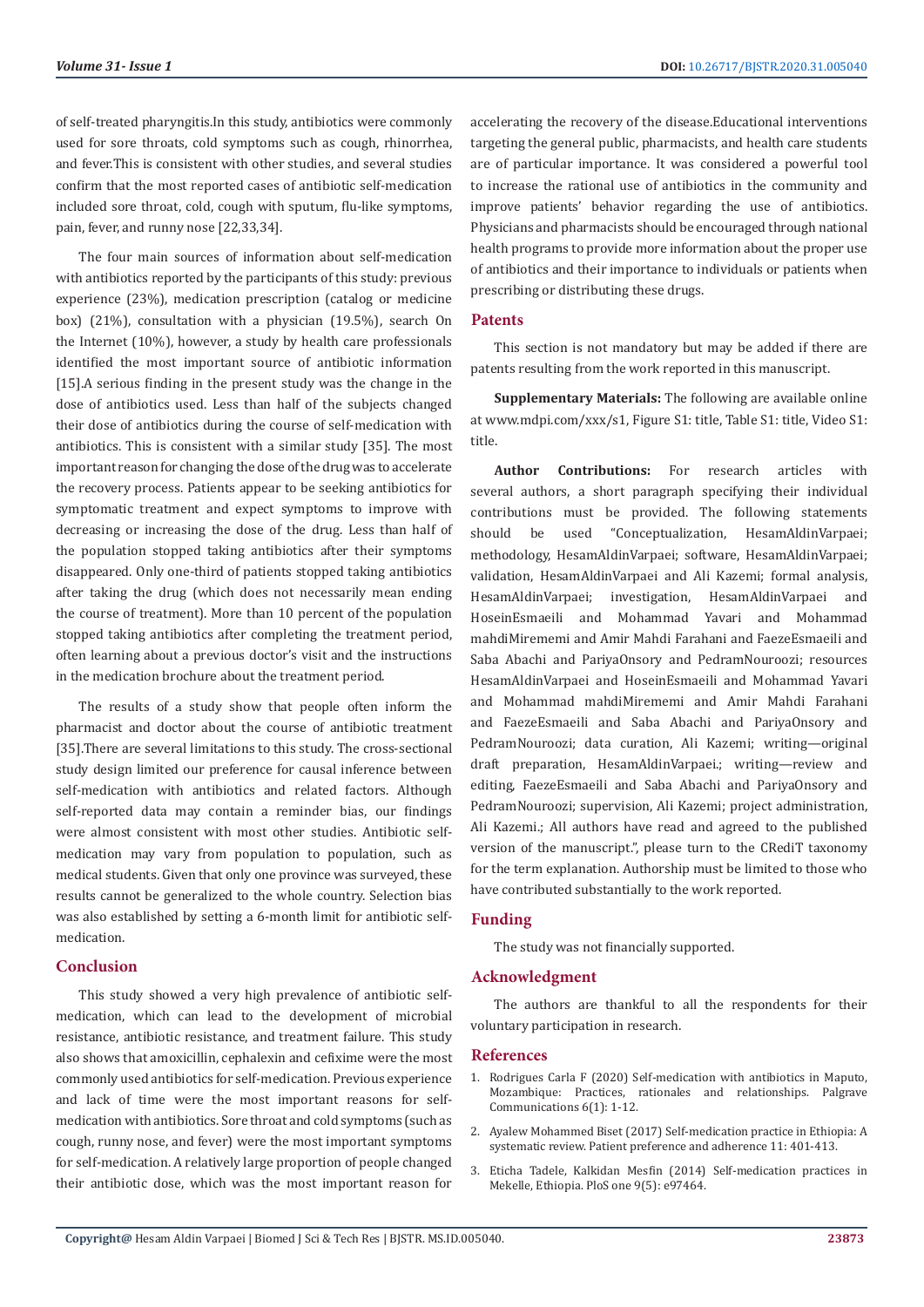- 4. [Sisay Mekonnen, Getnet Mengistu, Dumessa Edessa \(2018\) Epidemiology](https://www.ncbi.nlm.nih.gov/pmc/articles/PMC6131789/)  [of self-medication in Ethiopia: A systematic review and meta-analysis of](https://www.ncbi.nlm.nih.gov/pmc/articles/PMC6131789/)  [observational studies. BMC Pharmacology and Toxicology 19\(1\): 56.](https://www.ncbi.nlm.nih.gov/pmc/articles/PMC6131789/)
- 5. [Fernandes Prabhavathi, Evan Martens \(2017\) Antibiotics in late clinical](https://pubmed.ncbi.nlm.nih.gov/27687641/)  [development. Biochemical pharmacology 133: 152-163.](https://pubmed.ncbi.nlm.nih.gov/27687641/)
- 6. [Piddock Laura JV \(2016\) Reflecting on the final report of the O'Neill](https://pubmed.ncbi.nlm.nih.gov/27208976/)  [Review on Antimicrobial Resistance. Lancet Infect Dis 16\(7\): 767-768.](https://pubmed.ncbi.nlm.nih.gov/27208976/)
- 7. [Brown Eric D, Gerard D Wright \(2016\) Antibacterial drug discovery in](https://www.nature.com/articles/nature17042)  [the resistance era. Nature 529: 336-343.](https://www.nature.com/articles/nature17042)
- Albawani Sami Mohammed (2017) Self-medication with antibiotics in [Sana'a City, Yemen. Tropical Journal of Pharmaceutical Research 16\(5\):](https://www.ajol.info/index.php/tjpr/article/view/157041)  [1195-1199.](https://www.ajol.info/index.php/tjpr/article/view/157041)
- 9. Alghadeer Sultan, Khalid Aljuaydi, Salmeen Babelghaith, Abdullah Alhammad, Mohammed N Alarifi, et al. (2018) Self-medication with antibiotics in Saudi Arabia. Saudi pharmaceutical journal 26(5): 719- 724.
- 10. [Aslam Adeel, Márió Gajdács, Che Suraya Zin, Norny Syafinaz Binti](https://pubmed.ncbi.nlm.nih.gov/32102325/)  [Abd Rahman, Syed Imran Ahmed, et al. \(2020\) Public awareness](https://pubmed.ncbi.nlm.nih.gov/32102325/)  [and practices towards self-medication with antibiotics among the](https://pubmed.ncbi.nlm.nih.gov/32102325/)  [Malaysian population. A development of questionnaire and pilot-testing.](https://pubmed.ncbi.nlm.nih.gov/32102325/)  [Antibiotics 9\(2\): 97.](https://pubmed.ncbi.nlm.nih.gov/32102325/)
- 11. [Torres NF, B Chibi, LE Middleton, VP Solomon, TP Mashamba Thompsonet,](https://pubmed.ncbi.nlm.nih.gov/30716570/)  [et al. \(2019\) Evidence of factors influencing self-medication with](https://pubmed.ncbi.nlm.nih.gov/30716570/)  [antibiotics in low and middle-income countries: A systematic scoping](https://pubmed.ncbi.nlm.nih.gov/30716570/)  [review. Public health 168: 92-101.](https://pubmed.ncbi.nlm.nih.gov/30716570/)
- 12.(2015) World Health Organization. Investing to overcome the global impact of neglected tropical diseases: third WHO report on neglected tropical diseases 2015. World Health Organization.
- 13. [Alhomoud Faten, Zainab Aljamea, Reem Almahasnah, Khawlah](https://pubmed.ncbi.nlm.nih.gov/28111172/)  [Alkhalifah, Lama Basalelah, et al. \(2017\) Self-medication and self](https://pubmed.ncbi.nlm.nih.gov/28111172/)[prescription with antibiotics in the Middle East-do they really happen?](https://pubmed.ncbi.nlm.nih.gov/28111172/)  [A systematic review of the prevalence, possible reasons, and outcomes.](https://pubmed.ncbi.nlm.nih.gov/28111172/)  [International Journal of Infectious Diseases 57: 3-12.](https://pubmed.ncbi.nlm.nih.gov/28111172/)
- 14. [Jamhour Antoun, Ammar El Kheir, Pascale Salameh, Pierre Abi Hanna,](https://pubmed.ncbi.nlm.nih.gov/28087169/)  [Hanine Mansour, et al. \(2017\) Antibiotic knowledge and self-medication](https://pubmed.ncbi.nlm.nih.gov/28087169/)  [practices in a developing country: A cross-sectional study. American](https://pubmed.ncbi.nlm.nih.gov/28087169/)  [journal of infection control 45\(4\): 384-388.](https://pubmed.ncbi.nlm.nih.gov/28087169/)
- 15. [Pavydė Eglė, Vincentas Veikutis, Asta Mačiulienė, Vytautas Mačiulis,](https://pubmed.ncbi.nlm.nih.gov/26090612/)  [Kęstutis Petrikonis, et al. \(2015\) Public knowledge, beliefs and behavior](https://pubmed.ncbi.nlm.nih.gov/26090612/)  [on antibiotic use and self-medication in Lithuania. International journal](https://pubmed.ncbi.nlm.nih.gov/26090612/)  [of environmental research and public health 12\(6\): 7002-7016.](https://pubmed.ncbi.nlm.nih.gov/26090612/)
- 16. [Lv Bing, Zhongliang Zhou, Guiping Xu, Dingkun Yang, Lina Wu, et al.](https://pubmed.ncbi.nlm.nih.gov/24941883/)  [\(2014\) Knowledge, attitudes and practices concerning self-medication](https://pubmed.ncbi.nlm.nih.gov/24941883/)  [with antibiotics among university students in western China. Tropical](https://pubmed.ncbi.nlm.nih.gov/24941883/)  [Medicine & International Health 19\(7\): 769-779.](https://pubmed.ncbi.nlm.nih.gov/24941883/)
- 17. [Shah Syed Jawad, Hamna Ahmad, Rija Binte Rehan, Sidra Najeeb, Mirrah](https://www.ncbi.nlm.nih.gov/pmc/articles/PMC4320599/)  [Mumtaz, et al. \(2014\) Self-medication with antibiotics among non](https://www.ncbi.nlm.nih.gov/pmc/articles/PMC4320599/)[medical university students of Karachi: A cross-sectional study. BMC](https://www.ncbi.nlm.nih.gov/pmc/articles/PMC4320599/)  [Pharmacology and Toxicology 15\(1\): 74.](https://www.ncbi.nlm.nih.gov/pmc/articles/PMC4320599/)
- 18. [Al Rasheed Abdulrahman, Umar Yagoub, Hesham Alkhashan, Osama](https://www.hindawi.com/journals/bmri/2016/3916874/)  [Abdelhay, Ahmad Alawwad, et al. \(2016\) Prevalence and predictors of](https://www.hindawi.com/journals/bmri/2016/3916874/)  [self-medication with antibiotics in Al Wazarat health center, Riyadh City,](https://www.hindawi.com/journals/bmri/2016/3916874/)  [KSA. BioMed research international 2016.](https://www.hindawi.com/journals/bmri/2016/3916874/)
- 19. [Abdulraheem IS, Adeoye Adegboye, AA Fatiregun \(2016\) Self-medication](https://www.journaljpri.com/index.php/JPRI/article/view/18619)  [with antibiotics: empirical evidence from a Nigerian rural population.](https://www.journaljpri.com/index.php/JPRI/article/view/18619)  [Journal of Pharmaceutical Research International p. 1-13.](https://www.journaljpri.com/index.php/JPRI/article/view/18619)
- 20. [Bilal Muhammad, Abdul Haseeb, Mohammad Hassaan Khan, Mohammad](https://www.ncbi.nlm.nih.gov/pmc/articles/PMC4948439/) [Hussham Arshad, Asma Akbar Ladak, et al. \(2016\) Self-medication with](https://www.ncbi.nlm.nih.gov/pmc/articles/PMC4948439/) [antibiotics among people dwelling in rural areas of Sindh. Journal of](https://www.ncbi.nlm.nih.gov/pmc/articles/PMC4948439/) [clinical and diagnostic research: JCDR 10\(5\): OC08-OC13.](https://www.ncbi.nlm.nih.gov/pmc/articles/PMC4948439/)
- 21. [Owour IJ, Alwar, H Oyugi \(2015\) Perceptions influencing self-medication](http://pubs.sciepub.com/ajphr/3/3/7/index.html) [with antibiotics and/or antimalarials among the households in Nyalenda](http://pubs.sciepub.com/ajphr/3/3/7/index.html) [B sub-location, Kisumu county, Kenya. Am J Public Health Res 3\(3\): 116-](http://pubs.sciepub.com/ajphr/3/3/7/index.html) [121.](http://pubs.sciepub.com/ajphr/3/3/7/index.html)
- 22. [Helal RM, HS Abou ElWafa \(2017\) Self-medication in university students](https://pubmed.ncbi.nlm.nih.gov/28479921/) [from the city of Mansoura, Egypt. Journal of environmental and public](https://pubmed.ncbi.nlm.nih.gov/28479921/) [health 2017: 9145193.](https://pubmed.ncbi.nlm.nih.gov/28479921/)
- 23. [Al Flaiti Marwa \(2014\) Evaluation of self-medication practices in acute](https://www.sciencedirect.com/science/article/pii/S2221618914600561) [diseases among university students in Oman. Journal of Acute Disease](https://www.sciencedirect.com/science/article/pii/S2221618914600561) [3\(3\): 249-252.](https://www.sciencedirect.com/science/article/pii/S2221618914600561)
- 24. [Lescure Dominique \(2018\) Determinants of self-medication with](https://pubmed.ncbi.nlm.nih.gov/30619809/) [antibiotics in European and Anglo-Saxon countries: A systematic review](https://pubmed.ncbi.nlm.nih.gov/30619809/) [of the literature. Frontiers in public health 6: 370.](https://pubmed.ncbi.nlm.nih.gov/30619809/)
- 25. [Shaghaghi Abdolreza, Marzieh Asadi, Hamid Allahverdipour \(2014\)](https://pubmed.ncbi.nlm.nih.gov/26060736/) [Predictors of self-medication behavior: a systematic review. Iranian](https://pubmed.ncbi.nlm.nih.gov/26060736/) [journal of public health 43\(2\): 136-146.](https://pubmed.ncbi.nlm.nih.gov/26060736/)
- 26. [Emeka Promise M, Mokhtar Al Omar, Tahir M Khan \(2014\) Public](https://pubmed.ncbi.nlm.nih.gov/25561868/) [attitude and justification to purchase antibiotics in the Eastern region](https://pubmed.ncbi.nlm.nih.gov/25561868/) [Al Ahsa of Saudi Arabia. Saudi Pharmaceutical Journal 22\(6\): 550-554.](https://pubmed.ncbi.nlm.nih.gov/25561868/)
- 27. [Alfadly Saeed, Wajid Ali, Sultan Alghadeer, Salmeen Babelghaith,](https://www.researchgate.net/publication/317524096_Self-Medication_with_Antibiotic_amongst_Adults_Attending_Community_Pharmacies_in_Mukalla_District_Yemen) [Abdullah S AMRA, et al. \(2017\) Self-Medication with Antibiotic amongst](https://www.researchgate.net/publication/317524096_Self-Medication_with_Antibiotic_amongst_Adults_Attending_Community_Pharmacies_in_Mukalla_District_Yemen) [Adults Attending Community Pharmacies in Mukalla District, Yemen.](https://www.researchgate.net/publication/317524096_Self-Medication_with_Antibiotic_amongst_Adults_Attending_Community_Pharmacies_in_Mukalla_District_Yemen) [Latin American Journal of Pharmacy 36\(2\): 224-228.](https://www.researchgate.net/publication/317524096_Self-Medication_with_Antibiotic_amongst_Adults_Attending_Community_Pharmacies_in_Mukalla_District_Yemen)
- 28. [Hersh Adam L, Katherine E Fleming-Dutra, Daniel J Shapiro, David](https://pubmed.ncbi.nlm.nih.gov/27775770/) [Y Hyun, Lauri A Hicks, et al. \(2016\) Frequency of first-line antibiotic](https://pubmed.ncbi.nlm.nih.gov/27775770/) [selection among US ambulatory care visits for otitis media, sinusitis, and](https://pubmed.ncbi.nlm.nih.gov/27775770/) [pharyngitis. JAMA internal medicine 176\(12\): 1870-1872.](https://pubmed.ncbi.nlm.nih.gov/27775770/)
- 29. [Cots Josep M, Juan-Ignacio Alós, Mario Bárcena, Xavier Boleda, José](https://pubmed.ncbi.nlm.nih.gov/25772389/) [L Cañada, et al. \(2015\) Recommendations for management of acute](https://pubmed.ncbi.nlm.nih.gov/25772389/) [pharyngitis in adults. Acta Otorrinolaringologica \(English Edn.\). 66\(3\):](https://pubmed.ncbi.nlm.nih.gov/25772389/) [159-170.](https://pubmed.ncbi.nlm.nih.gov/25772389/)
- 30. [Nepal Gaurav, Shekhar Bhatta \(2018\) Self-medication with antibiotics in](https://www.ncbi.nlm.nih.gov/pmc/articles/PMC5988199/) [WHO Southeast Asian Region: A systematic review. Cureus 10\(4\): e2428.](https://www.ncbi.nlm.nih.gov/pmc/articles/PMC5988199/)
- 31. [Vanitha M, M Vineela, RKP Benjamin \(2017\) Prescribing pattern of](http://www.iosrjournals.org/iosr-jdms/papers/Vol16-issue9/Version-2/H1609023033.pdf) [antibiotics in patients attending ENT OPD in a tertiary care hospital.](http://www.iosrjournals.org/iosr-jdms/papers/Vol16-issue9/Version-2/H1609023033.pdf) [IOSR Journal of Dental and Medical Sciences \(IOSR-JDMS\) 16\(9\) : 30-33.](http://www.iosrjournals.org/iosr-jdms/papers/Vol16-issue9/Version-2/H1609023033.pdf)
- 32. [Ramachandra K, Narendranath Sanji, HS Somashekar, Abhishek Acharya,](https://www.ijphs.org/article/2012/1/1-3) [Keerthi Sagar J, et al. \(2012\) Trends in prescribing antimicrobials in](https://www.ijphs.org/article/2012/1/1-3) [an ENT outpatient department of a tertiary care hospital for upper](https://www.ijphs.org/article/2012/1/1-3) [respiratory tract infections. International Journal of Pharmacology and](https://www.ijphs.org/article/2012/1/1-3) [Clinical Sciences 1\(1\): 15-18.](https://www.ijphs.org/article/2012/1/1-3)
- 33. [Abdulraheem IS, Adeoye Adegboye, AA Fatiregun \(2016\) Self-medication](https://www.journaljpri.com/index.php/JPRI/article/view/18619) [with antibiotics: empirical evidence from a Nigerian rural population.](https://www.journaljpri.com/index.php/JPRI/article/view/18619) [Journal of Pharmaceutical Research International pp. 1-13.](https://www.journaljpri.com/index.php/JPRI/article/view/18619)
- 34. [Kurniawan Kurniawan, Jimmy Posangi, Nancy Rampengan \(2017\)](https://www.researchgate.net/publication/316976216_Association_between_public_knowledge_regarding_antibiotics_and_self-medication_with_antibiotics_in_Teling_Atas_Community_Health_Center_East_Indonesia) [Association between public knowledge regarding antibiotics and self](https://www.researchgate.net/publication/316976216_Association_between_public_knowledge_regarding_antibiotics_and_self-medication_with_antibiotics_in_Teling_Atas_Community_Health_Center_East_Indonesia)[medication with antibiotics in Teling Atas Community Health Center,](https://www.researchgate.net/publication/316976216_Association_between_public_knowledge_regarding_antibiotics_and_self-medication_with_antibiotics_in_Teling_Atas_Community_Health_Center_East_Indonesia) [East Indonesia. Medical Journal of Indonesia 26\(1\): 62-69.](https://www.researchgate.net/publication/316976216_Association_between_public_knowledge_regarding_antibiotics_and_self-medication_with_antibiotics_in_Teling_Atas_Community_Health_Center_East_Indonesia)
- 35. [Yousif M, I Abubaker \(2015\) Prevalence, determinants, and practices](https://www.researchgate.net/publication/281678235_Prevalence_determinants_and_practices_of_self-medication_with_antibiotics_-_a_population_based_survey_in_Taif_Kingdom_of_Saudi_Aarabiaksa) [of self-medication with antibiotics–a population-based survey in Taif,](https://www.researchgate.net/publication/281678235_Prevalence_determinants_and_practices_of_self-medication_with_antibiotics_-_a_population_based_survey_in_Taif_Kingdom_of_Saudi_Aarabiaksa) [Kingdom of Saudi Aarabiaksa. Age 228\(172\): 57-50.](https://www.researchgate.net/publication/281678235_Prevalence_determinants_and_practices_of_self-medication_with_antibiotics_-_a_population_based_survey_in_Taif_Kingdom_of_Saudi_Aarabiaksa)